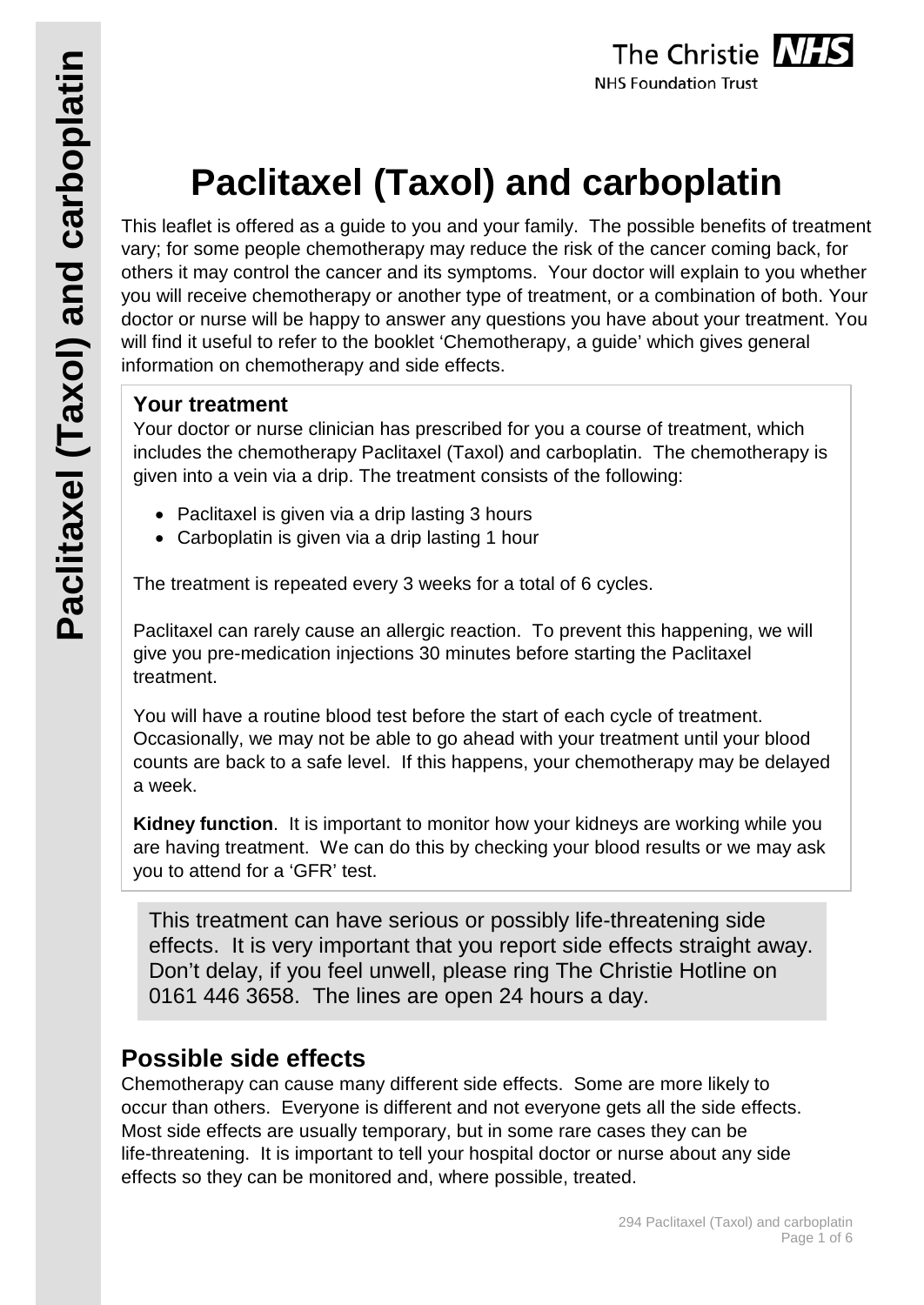

#### **Allergic reactions**

A small number of patients can have an allergic reaction to **paclitaxel** and very rarely to **carboplatin.** Reactions can include breathlessness, a feeling of dizziness, skin rashes, itching, a high temperature, shivering, redness of the face, headache, anxiety, and a desire to pass urine. You will be monitored throughout your treatment for any signs of an allergic reaction but it is important to tell your nurse or doctor if you have any of these signs, or feel unwell in any way.

**Extravasation** is when chemotherapy leaks outside the vein. If you develop redness, soreness or pain at the injection site **at any time** please let us know straight away. Paclitaxel can cause pain where the injection is given, or along the vein. If you feel pain, tell your doctor or nurse as they can slow the drip to reduce the reaction.

#### **Common side effects (more than 1 in 10)**

#### **Increased risk of serious infection**

You are vulnerable to infection while you are having chemotherapy. Minor infections can become life-threatening in a matter of hours if left untreated. Symptoms of infection include fever, shivering, sweats, sore throat, diarrhoea, discomfort when you pass urine, cough or breathlessness. We recommend that you use a digital thermometer so you can check your temperature. You can buy one from your local chemist.

#### **If you feel unwell, you have symptoms of an infection or your temperature is 37.5ºC or above, or below 36ºC contact The Christie Hotline straight away**.

#### • **Anaemia (low number of red blood cells)**

While having this treatment you may become anaemic. This may make you feel tired and breathless. Let your doctor or nurse know if these symptoms are a problem. You may need a blood transfusion.

#### • **Nausea and vomiting (sickness)**

The severity of this varies from person to person. Anti-sickness medication may be given along with your chemotherapy to prevent this. You may also be given anti-sickness tablets to take at home. If you continue to feel or be sick, contact your GP or this hospital, because your anti-sickness medication may need to be changed or increased.

#### • **Hair loss**

Hair loss is usually total. The hair falls out gradually 10 to 14 days following your first course of treatment. Body and facial hair can also fall out. The time scale varies from person to person. Please remember that this is a temporary side effect and your hair will grow back when your treatment is complete. Very rarely, hair loss can be permanent. If you would like an appointment with the wig service, this can be arranged for you by visiting the cancer information centre. Ask the staff for a copy of the 'Wig fitting service'.

The Maggie's Centre runs a Talking Heads hair loss support workshop for anyone who is anticipating or experiencing hair loss (both men and women). These sessions cover the practicalities of hair loss as well as offering support with its emotional impact. Contact Maggie's on **0161 641 4848** or email **manchester@maggiescentres.org**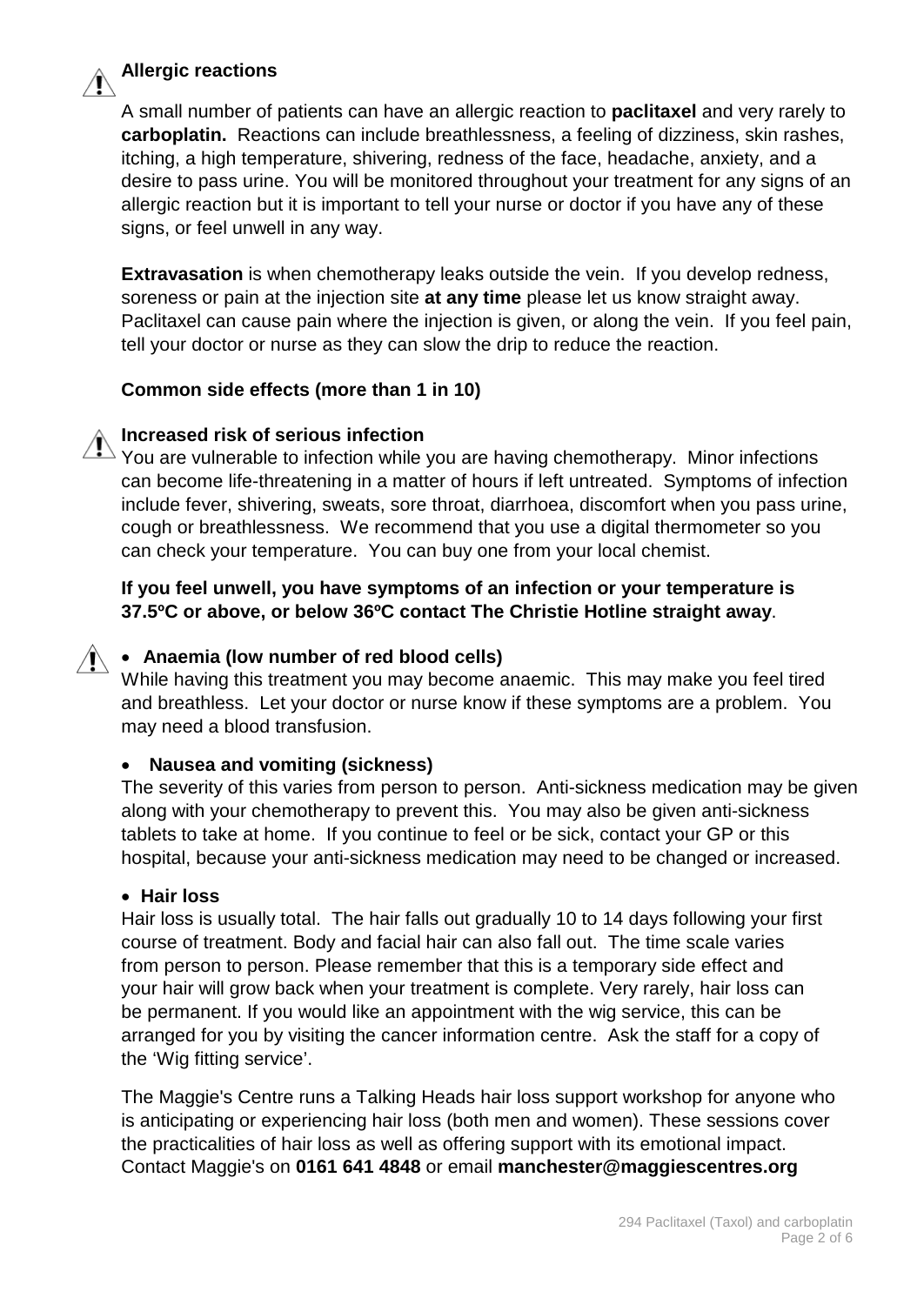#### • **Tingling and numbness in the fingers or toes**

This is due to the effect of the chemotherapy on the nerves and is known as peripheral neuropathy. You may also notice that you have difficulty doing up buttons or similar tasks. Tell your doctor if you notice any numbness or tingling in your hands or feet. This usually improves a few months after treatment has finished although this may be permanent.

#### • **Lethargy**

Some chemotherapy may make you feel tired and lacking in energy. It can be frustrating when you feel unable to cope with routine tasks. If you do feel tired, take rest and get help with household chores. If necessary, take time off work. Gentle exercise, such as walking, can be beneficial.

#### • **Muscle and joints pains**

Sometimes you may experience pain in the muscles in your legs. A simple painkiller will help. Ask your doctor for advice on this.

#### • **Sore mouth**

Your mouth may become sore or dry, or you may notice small mouth ulcers during this treatment. Drinking plenty of fluids and cleaning your teeth regularly and gently with a soft toothbrush can help to reduce the risk of this happening. We can prescribe a mouthwash for you to use during treatment. You can dilute this with water if your mouth is sore. Ask your doctor or nurse for further advice. There is also general mouth care information in the chemotherapy booklet. If you continue to have a sore mouth, please contact The Christie Hotline.

#### • **Low blood pressure**

Your blood pressure will be checked during your treatment. Let the doctor know if you feel faint or dizzy.

#### **Uncommon side effects (less than 1 in 10)**

#### **Bruising or bleeding**

 $\sqrt{!}$  This treatment can reduce the production of platelets which help the blood clot. Let your doctor know if you have any unexplained bruising or bleeding, such as nosebleeds, bloodspots or rashes on the skin, and bleeding gums. You may need a platelet transfusion.



#### • **Diarrhoea**

If this becomes a problem while you are having treatment, anti-diarrhoea tablets can be bought from a pharmacy or prescribed by your GP for a temporary period until this is resolved. If the problem persists contact this hospital. **If you develop severe diarrhoea it is important to contact The Christie straight away as this may be a sign of a serious infection. Don't delay!**

#### • **Constipation**

Try to drink plenty of fluids. Report this to your hospital doctor or nurse who can advise you regarding diet and who may prescribe a suitable laxative. Ask the staff for a copy of Eating: help yourself which has useful ideas about diet when you are having treatment.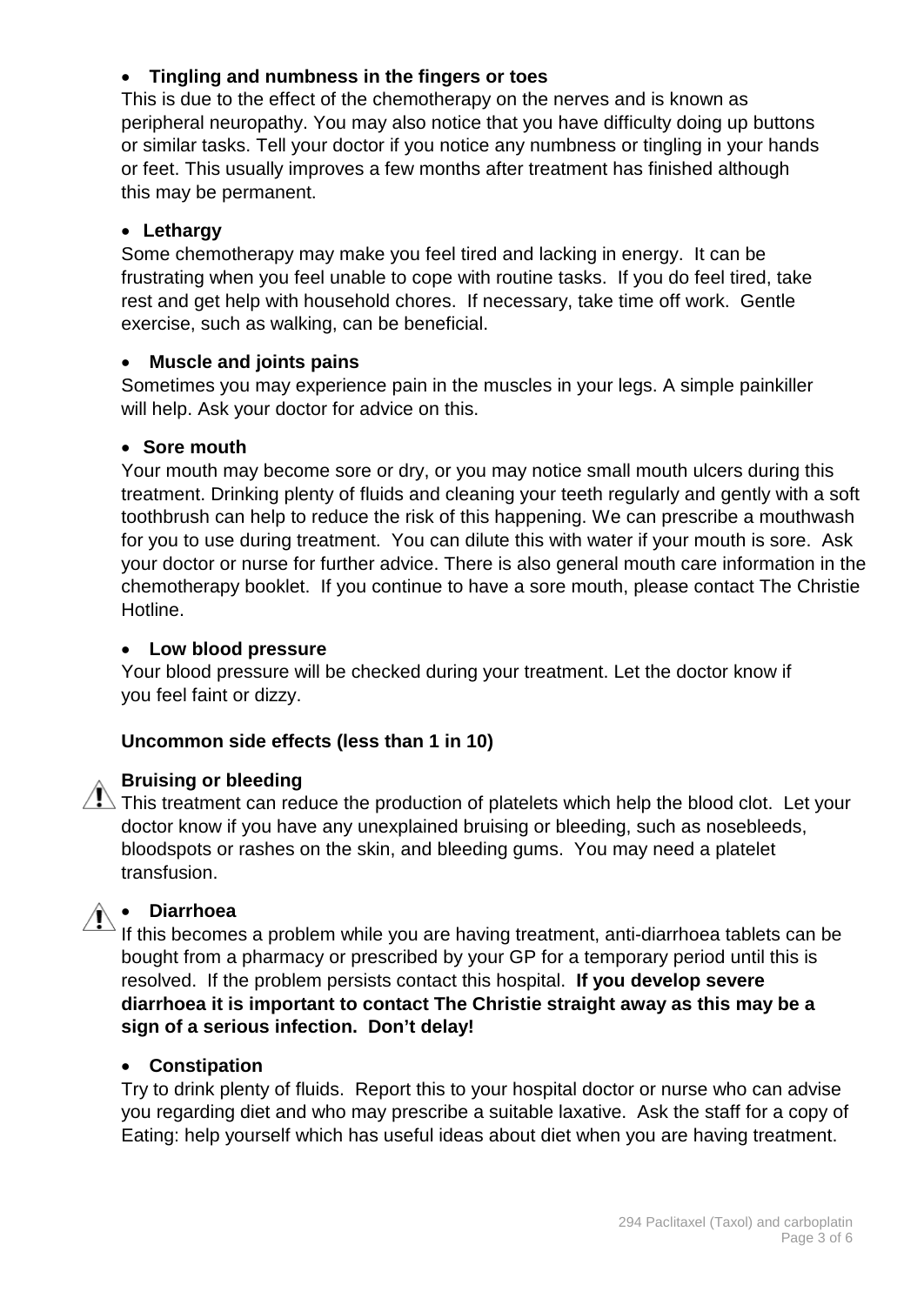#### • **Changes in heart rate**

Paclitaxel can sometimes cause a temporary slowing of the heart rate known as bradycardia. This usually does not cause any harm.

#### • **Abdominal pain**

This may start a few days after finishing chemotherapy and may last for a few days. Please contact the hospital if this happens. Your doctor can prescribe painkillers if appropriate.

#### • **Changes of taste**

You may notice that food tastes different. Normal taste usually comes back after treatment finishes.

#### • **Nail changes**

May cause nail changes and discolouration of nail bed. These changes should be temporary and the condition of your nails should improve when treatment finishes.

#### **Serious and potentially life threatening side effects**

In a small proportion of patients chemotherapy can result in very severe side effects which may rarely result in death. The team caring for you will discuss the risk of these side effects with you.

#### **Other medicines**

Some medicines can be harmful to take when you are having chemotherapy. Let your doctor know about any medications you are taking, including non-prescribed medicines such as complementary therapies and herbal remedies.

# **Sex, contraception & fertility**

**Protecting your partner and contraception:** We recommend that you or your partner use a condom during sexual intercourse while you are having the course of chemotherapy. Chemotherapy is dangerous to unborn babies and this will also protect you and your partner from any chemotherapy drugs that may be present in semen and in the vagina. If you suspect that you may be pregnant please tell your doctor immediately.

**Fertility:** This chemotherapy may affect your ability to have children. Your doctor or nurse should have discussed this with you. If not, please ask them before you start treatment.

**Loss of periods:** Due to the effects of chemotherapy on the ovaries you may find that your periods become irregular or may eventually stop. In younger women this may be temporary, but if you are closer to your menopause it may be permanent. This will result in hot flushes, sweats and vaginal dryness.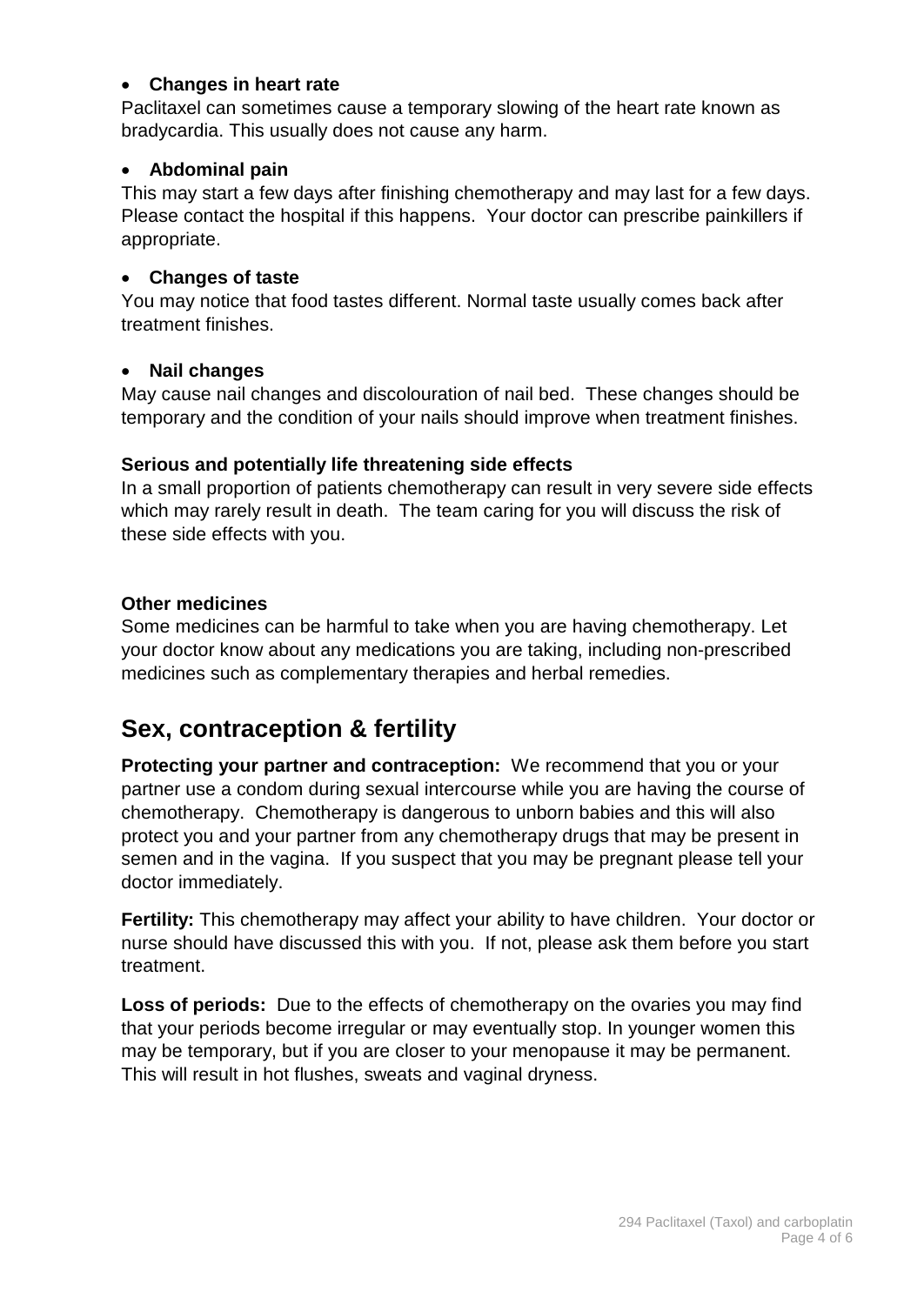# **Late side effects**

Some side effects may become evident only after a number of years. In reaching any decision with you about treatment, the potential benefit you receive from treatment will be weighed against the risks of serious long term side effects to the heart, lungs, kidneys and bone marrow. With some drugs there is also a small but definite risk of an increased chance of developing another cancer. If any of these problems specifically applies to you, the doctor will discuss these with you and note this on your consent form.

## **Contacts**

If you have any general questions or concerns about your treatment, please ring the area where you are having treatment:

- Administration enquiries **0161 918 7606/7610**
- Chemotherapy nurse: **0161 918 7171**
- Clinical trials unit **0161 918 7663**

For advice ring The Christie Hotline on **0161 446 3658** (24 hours)